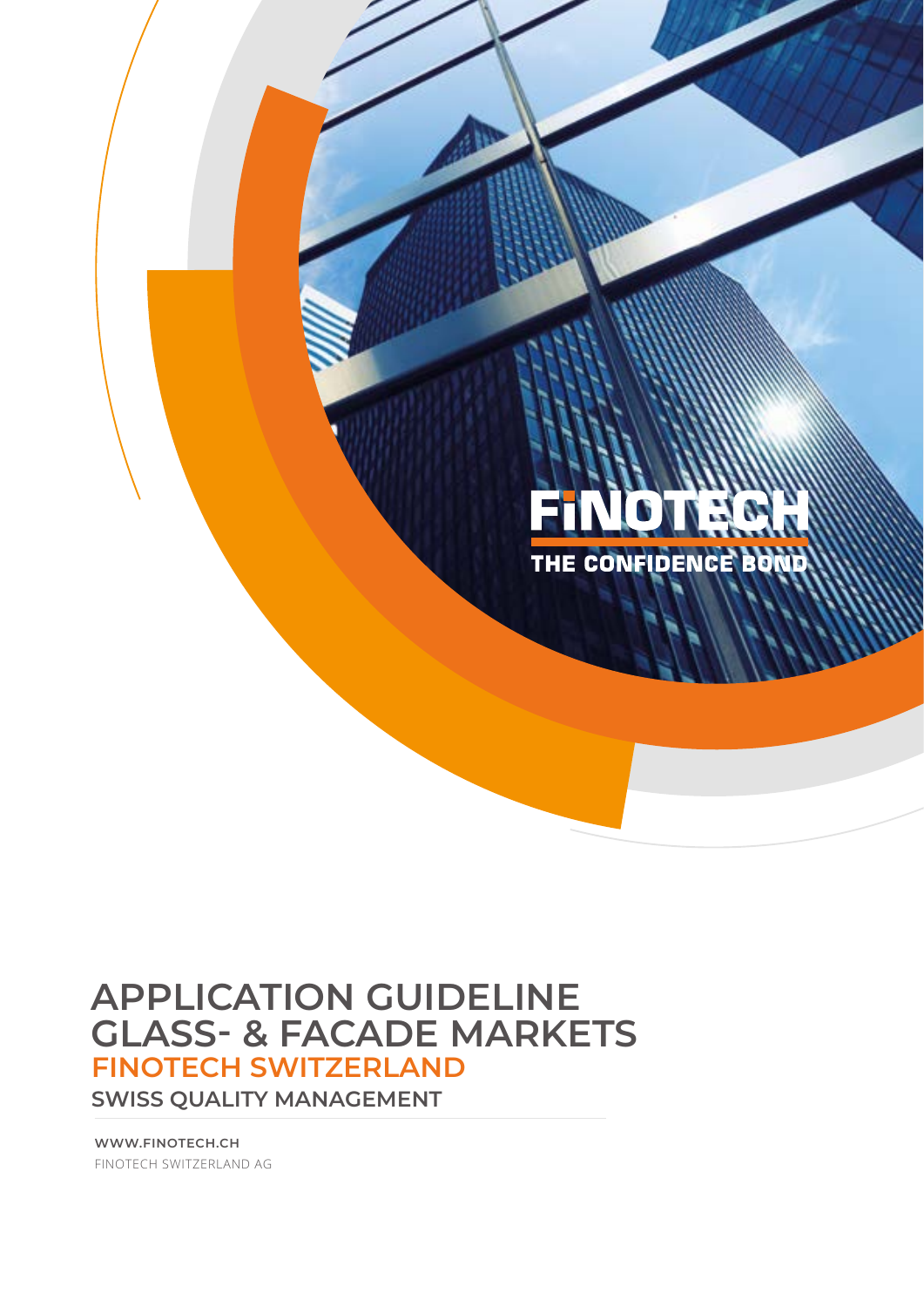# **APPLICATION GUIDELINES FOR THE INDUSTRIAL USAGE OF FINOTECH SQ SEALANTS & ADHESIVES**

# **INTRODUCTION:**

Even in modern times the chemical bonding process seems to be still a miracle for quite a few of us. Although widely being used as a replacement for mechanical fixations, randomly interviews giving the choice of using screws or adhesives are showing the sealants and adhesive industry has still to build confidence for their technology. Our Swiss Quality Management initiative should contribute to this objective.

Sealants & Adhesives had always been used since mankind and starting the end of the 19th century many industrialized systems had been introduced which are still the backbone of this industry. Sealants and adhesives are an essential part of many modern technologies in almost all areas of our daily life. Just to name a few functions. Tightness of buildings against water, air, dust, fire and thermal insulations. Further load bearing structures like used in Facades, Cars, Trains, Trucks, Ships, not talking about all the applications relevant to our personal daily routines.

The relevance for sealants and adhesives quality can be summarized in a few words. The products should simply stick to the surfaces and keeps their bonding promise for the duration of the original design and meaning. Easy said and to fulfill this desire quite some industrial partners has to work together.

The meaning of this information leaflet is to share our Swiss Quality Management system amongst the industrial partners being involved in the process.

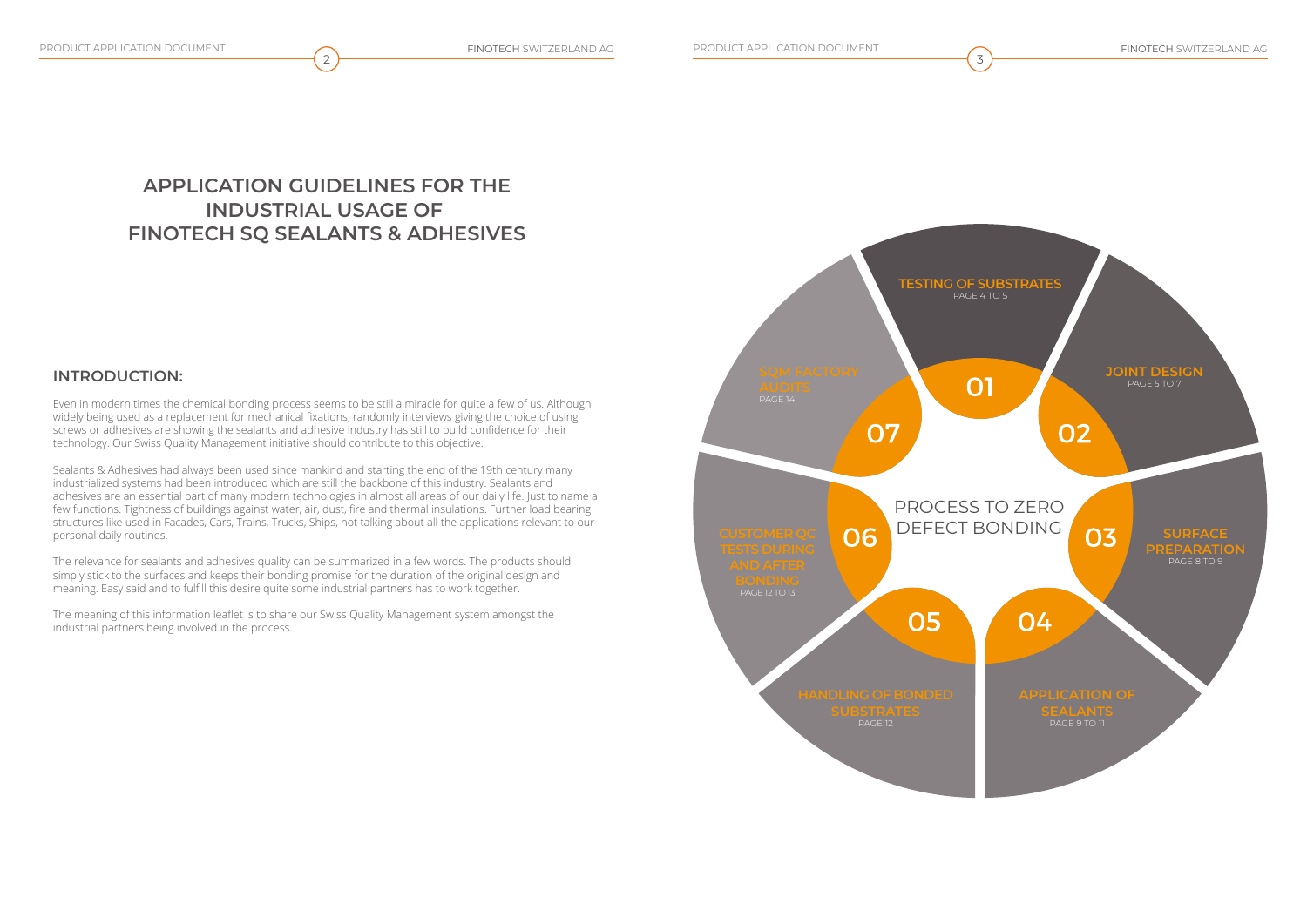An important first step is to check the adhesion profile and to exclude any chemical incompatibility between substrates and adhesives providing physical contact during and after bonding. Finotech Switzerland offers it`s lab service for clients. Those are requested to submit original samples in a sufficient amount and quality to Finotech Switzerland.

### **A) SUBMITTAL OF SAMPLES**

The contractor should contact his local Finotech sales representative to be advised about the shortest and fastest way to submit his samples. Alternatively, an email could be send to Lab\_Service@finotech.ch. Pls. be prepared to provide additional information about the intended project and the test requests like as:

- Name and location
- Size and time schedule
- **Contractor and customer details**
- Account number at Finotech Switzerland
- Samples and application information
- Particular service requests

The process and schedule of the tests will be provided by Finotech Switzerland in return.

All samples to be tested should be clearly described and labelled by the customer. Samples size of originally extruded profiles must be longer than 20 cm for each sealant to be tested. Flat substrate like as glass, panels or stone should be 20 x 20cm as a minimum. A minimum of 5 pieces of each sample is requested to be send.

After the tests are finished a SQM test report will be given to the client by Finotech Switzerland.

### **B) ADHESION AND COMPATIBILITY TEST BY FINOTECH SWITZERLAND**

Three-flank adhesion must be avoided to allow the They are bonded with high performance structural glazing One component sealants can be used for max. 15mm and then to the building structure. These loads are used silicone sealant. Loads that are placed on the glass are transferred through the silicone sealant to the frame to calculate the required sealant joint and include wind loads, thermal expansion and contraction. Other loads can be snow loading, impact loads being point or line loads or bomb blast may also be considered. Depending on the façade design the Insulating Glass unit being sealed with high performance sealants contributes to the load management and the structural properties.

Standard test according to ASTM C719 / ASTM C 794 / ISO 9047 will be applied to check the adhesion properties. After cleaning the test sample provided by the customer, a sealant bead will be applied and cured for 14 days. Afterwards the test specimen will be stored in water for 7 days.

Now after the ideal partners like the correct sealant and Structural Glazing consists of a façade constructed with appropriate substrates had been found and tested, the next step to a perfect bonding result is a proper joint design. Some golden rules are leading the subject: glass or panels that are bonded to treated or coated metals that are normally anodized, powder coat or PVDF coated aluminum or high-grade stainless steel.

- sealant to accommodate movements
- each joint for height and depth of the joint. Larger than 15mm a two component system has to be used
- Joint height : Joint depth are minimum 1:1 and maximum 3:1
- Minimum joint height and joint depth are each 6mm
- External loads not being specified like as building settlements, material shrink, creeping etc. cannot be accommodated by the sealant.

The façade builder is responsible for any joint calculation, whereas Finotech takes the liability for the mechanical values of its sealants once properly mixed and applied by the applicator:

**The following picture illustrates the adhesion test after water immersion:**



For compatibility the Finotech test procedure will follow the ASTM C1087 and further standards in order to determine the durability of the sealants after prolonged UV exposure. Test duration will take 5 weeks after the samples had arrived in the test center.



Stain tests are offered following the ASTM C 1248 and further standards to be expected by our customers. Particular for stain sensitive stone panels like as granite, marble, limestone this service is offered. Between the original samples a horizontal sealants bead will be applied and fully cured for 21 days. Afterwards the samples are compressed to 50% of the original size and stored at 70°C for 14 days. As the result of this test any migration from the sealants should be visually inspected and reported.



#### **C) FINOTECH SQM REPORT**

After the test process is through a written report will be given to the clients. The samples material, the sealants used, all test standards and test description including of the test results in terms of adhesion and compatibility will be send to the client. The sealants being used for the test are described in the Finotech technical datasheets of each product. The sealants properties are guaranteed by Finotech. The responsibility for substrate submittals and for the functionality of the bonded elements remains at the applicator of the sealants.

# TESTING OF SUBSTRATES



| <b>PRODUCT</b>  |                  |            | <b>ETAG</b> |              | <b>ASTM</b>         |                    |                                    |
|-----------------|------------------|------------|-------------|--------------|---------------------|--------------------|------------------------------------|
|                 |                  | odyn       | <b>tdyn</b> | <b>tstat</b> | odyn                | <b>tstat</b>       | Movement<br>ability<br>(ASTM C719) |
| Finotech®SQ-10  | IG-Silicone      | 0.12 MPa   | 0.08 MPa    | 0.08 MPa     | 0.138 MPa<br>20 psi | 0.007 MPa<br>1 psi | ± 12.5%                            |
| Finotech®SQ-50  | IG-HM Silicone   | $0.17$ MPa | 0.13 MPa    | 0.013 MPa    | 0.138 MPa<br>20 psi | 0.007 MPa<br>1 psi | ± 12.5%                            |
| Finotech®SQ-110 | SG-Silicone      | 0.14 MPa   | $0.10$ MPa  | 0.010 MPa    | 0.138 MPa<br>20 psi | 0.007 MPa<br>1 psi | ± 12.5%                            |
| Finotech®SQ-150 | SG-ETAG Silicone | $0.16$ MPa | $0.11$ MPa  | 0.011 MPa    | 0.138 MPa<br>20 psi | 0.007 MPa<br>1 psi | ± 12.5%                            |
| Finotech®SQ-200 | part SG-SIL      | 0.18 MPa   | $0.12$ MPa  | 0.012 MPa    | 0.138 MPa<br>20 psi | 0.007 MPa<br>1 psi | ± 25%                              |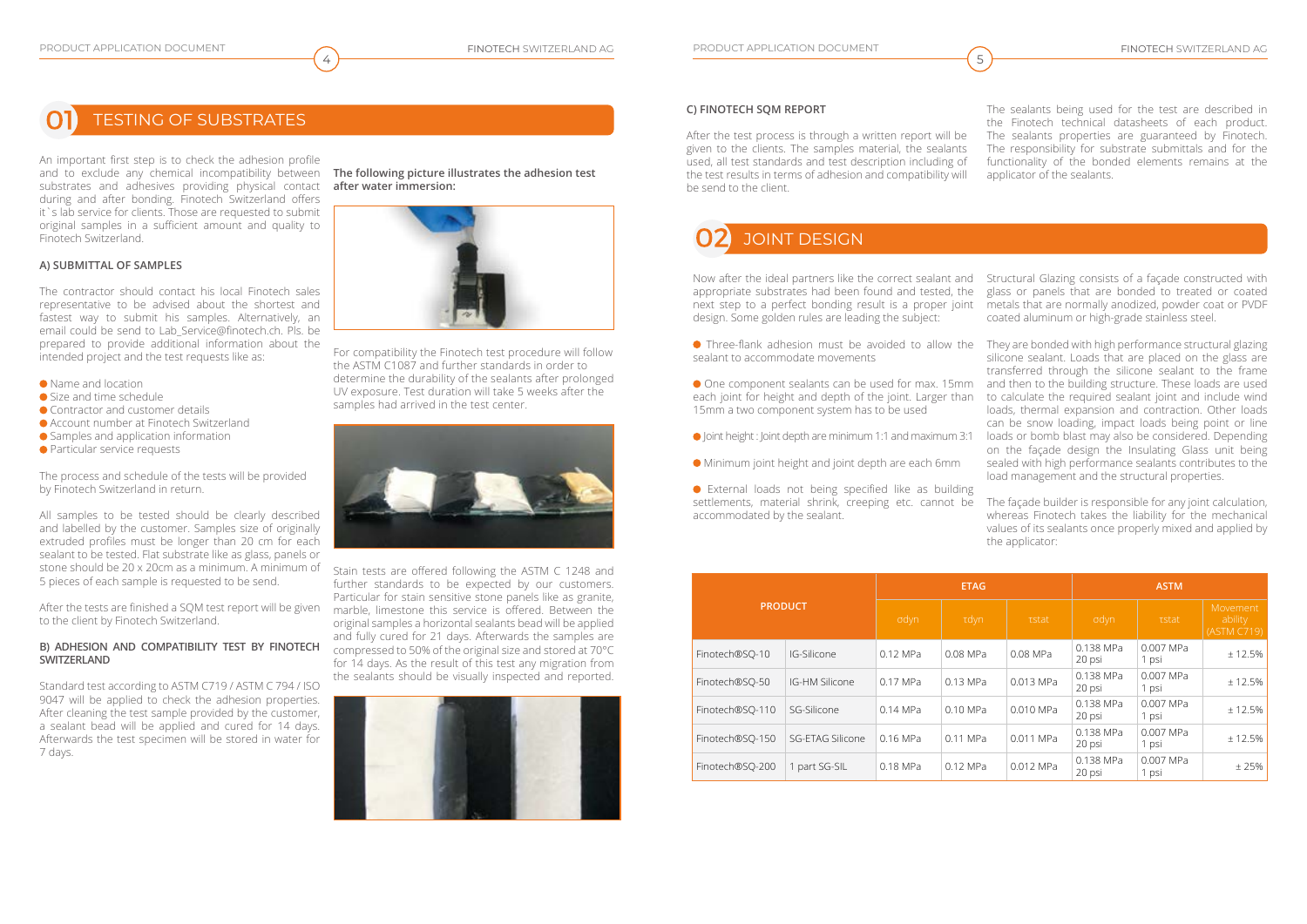## **SEALANTS HEIGHT JOINT CALCULATIONS FOR INSULATING GLASS**

**r** height of the insulating glass secondary seal (mm) **a** longest of the short glass edges of the project (mm) **w** maximum wind load to be expected (kN/m) permissible adhesive stress for supported constructions.

A) When the thickness of the outer glass pane > thickness of the inner glass pane:

B) When the thickness of the outer glass pane < thickness of the inner glass pane:

Let us go through the most common calculation the façade **STRUCTURAL SEALANT GLUELINE THICKNESS** builder has to conclude before bonding the elements. First case is showing the calculation for a design which is The allowable movement of a glass unit in the frame will dead load supported:

#### **STRUCTURAL SEALANT BITE**



| Structural              | 0.5 x Short Span Length (mm) x Windload (kPa) |
|-------------------------|-----------------------------------------------|
| Selant Bite $=$<br>(mm) | Sealant Design Strength (140 kPa)             |

In case where the dead load isn't mechanically supported the following formula is being used to calculate the joint bite:

| Structural<br>Selant Bite $=$<br>(mm) | 2.500 kg/m x 9.81 m/s $\frac{G \text{lass Thickness}}{(m)}$<br>Glass Cross Area                                                                                |
|---------------------------------------|----------------------------------------------------------------------------------------------------------------------------------------------------------------|
|                                       | $\begin{bmatrix} 2 \times \text{Height (m)} + 2 \times \text{Width (m)} \times \text{Allowable Design Stress} \\ \text{(Pa) for DL is 7.000 Pa} \end{bmatrix}$ |

be regulated by the thickness of the application of the structural sealant.

For granting a long term warranty the glass manufacturer for the insulating glass units (IGU) considers the loads to be taken by the sealant using the following formulas for symmetric configurations acc. To EOTA ETAG 002 Joints between elements may be effectively sealed with Finotech SQ in order to preserve the performance and optical appearance of the facades. UV and weathering resistance, outstanding movement absorption, impermeability to air an rain, fire resistance and non-stain properties should be the decisive factors for the optimal sealants.



● Backer should be installed under 20% compression. Watch out not to puncture or rupture the surface of the PE backer rod as this could cause gassing and bubbling of the sealants. Alternatively use open-cell PE.

A minimum glueline thickness of 6 mm is required. To facilitate the filling of structural joints, the ratio of bite to glueline thickness should be kept below 3:1. In the design set the application thickness based on the thermal movement of the panels and frames. Thermal movement can be determined by the length and type of the material (e.g. glass, aluminum) and its coefficient of thermal expansion (CTE).

#### Following is the calculation used to determine the thermal movement of a given panel.

| Movement<br>(mm) | $=$ | Panel Lengh<br>(mm) | $\sim$ CTE $\sim$<br>X (mm/mm/degC) X | Temperature Change<br>(degC) |
|------------------|-----|---------------------|---------------------------------------|------------------------------|
|                  |     |                     |                                       |                              |

The following formula is used to determine the differential movement for glass and aluminium.

Differential Thermal Movement of Thermal Movement of Movement = Aluminium = Glass  $(mm)$ 

The dimension of glueline thickness required (a) of the differential movement (b) can be calculated using the Pythagorean Theorem as in the diagram below:



#### **WEATHERPROOFING JOINTS**

#### **A FEW PRINCIPALS TO BE CONSIDERED:**

 The joint edges must run parallel to a depth of twice the joint width, but at least 30 mm. This gives the backing material sufficient grip.

 Considering the movement capability of the sealant, the joint width should be at 4 to 8 times the expected joint movement

● The optimal ratio of joint width to depth is 2:1

$$
r = \frac{axw}{2 \times O_{\text{dyn}}}
$$

$$
r = \frac{axw}{4 \times O_{dyn}}
$$

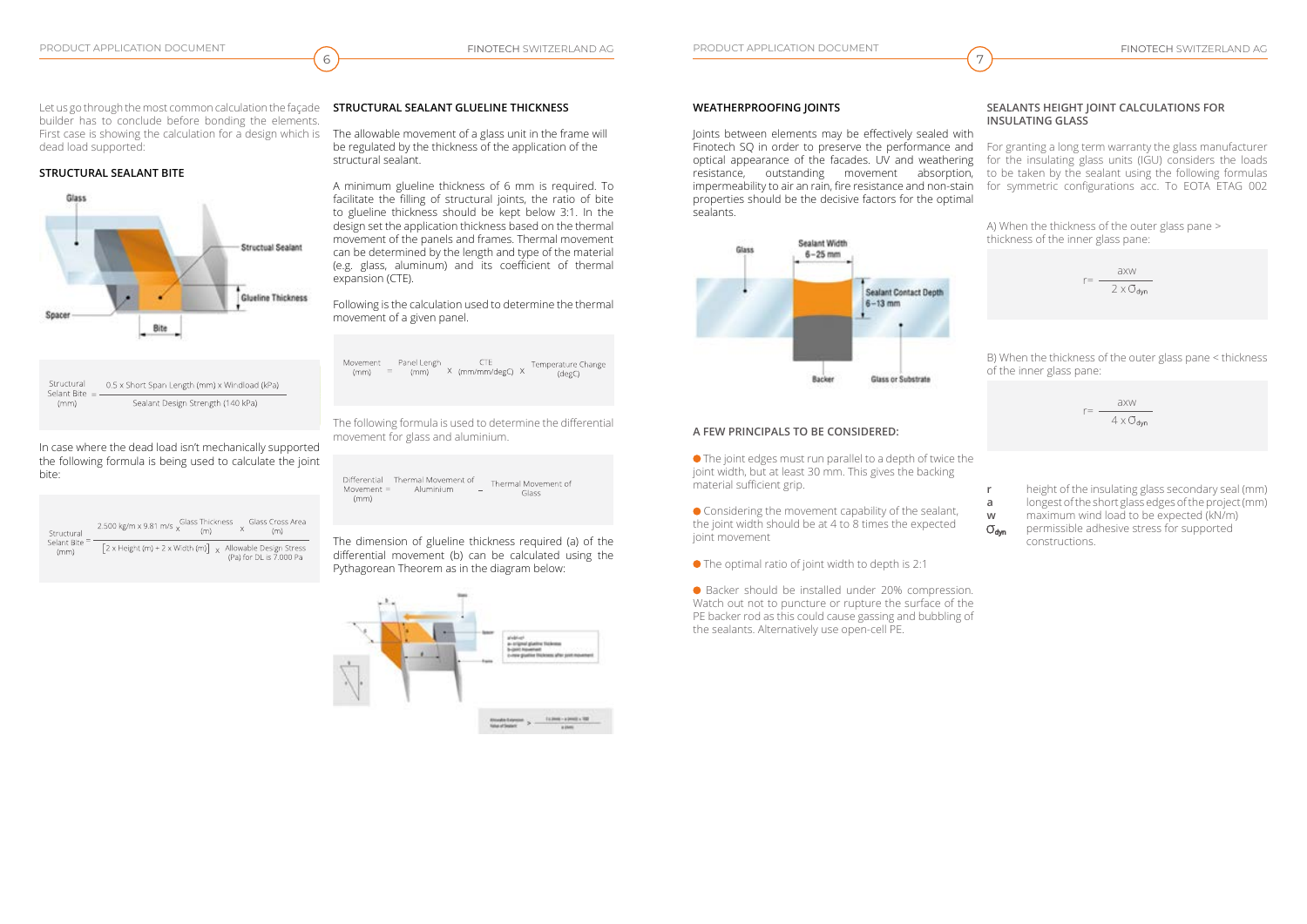#### **WORKING PLACE CONDITIONS**

The working place should be as dust-free as possible. Ideal conditions are 23° C (73 °F) and 50% relative humidity. As these conditions are usually attainable only in laboratory, one should try to make the plant conditions properly using the "two-cloth method": as close as possible. Although FINOTECH® IG sealants & is between 15 °C and 30 °C (60 – 85 °F).

For perfect adhesion of FINOTECH® SQ products the respective substrates must be free of all contamination Drying time before bonding is >2 minutes at 5-40°C and foreign substances such as grease, oil, drilling fluids, dust, water or frost.

All substrates (glass and spacers) must be stored under wiping residues back onto the surface. the same conditions (i.e. between 5 and 40 °C; 40 – 105 °F) products in order to avoid condensation on the surfaces.

#### **SURFACE PRE-TREATMENT**

Most relevant for Structural Glazing façade applications are the following substrates where cleaning agents, activators and/or primers should be used for a perfect adhesion. The following list presents a general guidance **APPLICATION OF FINOTECH SQ-ACTIVATORS** only as further or different agents could be recommended after testing of the original substrates.

| <b>SUBSTRATE</b>             | <b>SURFACE PRE-TREAT-</b><br><b>MENT</b> |
|------------------------------|------------------------------------------|
| PVDE - coated Aluminium      | Finotech SQ-Primer 2                     |
| Polyester powder - coated    | Finotech SQ - Activator 1                |
| Stainless steel              | Cleaner                                  |
| Anodized Aluminium           | Cleaner                                  |
| Ceramic - coated glass       | Finotech SQ-Activator 1                  |
| Pyrolytically - coated glass | Cleaner                                  |
| Float glass                  | Cleaner                                  |

For insulating glass units in structural glazing facades, the glass manufacturer is obliged to test the adhesion of insulating glass secondary sealing on project basis on production-run samples of the original materials (e.g. glass coatings) used in the specific project. For more information and FINOTECH support, please contact our Technical department.

#### **APPLICATION OF FINOTECH SQ-PRIMERS**

adhesives may be processed within  $5 - 40 \degree C$  (40 – 105  $\degree$  Use a clean, dry, oil-free and lint-free cloth or pater °F), the optimum application temperature of the products and moisten it with the cleaner. Rub it over the surface and secure to turn the cloth or paper to expose new and clean surface. Replace the cloth / paper regularly to avoid

at least 24 hours prior to the application of FINOTECH IG ● Before the cleaner on the surface has been evaporated use the "second" clean, oil-free and lint-free cloth and wipe-off the surface.

- Repeat step 1 and step 2 until surface is clean.
- 

Apply a thin but covering coat of Finotech SQ-Primer

#### **Drying time**

- 
- **-** >15°C (>60°F): 10 minutes
- **-** maximum: 24 h

### **PREPARATORY WORK**

Ideal application and surface temperature is between To obtain the ultimate physical properties indicated in 15°C and 25°C (60°F - 75°F). ● Surfaces must be clean, dry and free from grease, oil and dust. Clean the surface wipe-on/wipe-off and leave to dry. the corresponding product data sheets, FINOTECH SQ two part sealants and adhesives have to be thoroughly mixed with commercially available two-part mixing and dispensing equipment with static or dynamic mixers. For recommendations please contact the Technical Department of FINOTECH Switzerland AG.

inserted aluminum inliner bag using a knife and secure a circular opening of 15cm in the middle of the pail. Afterwards insert the follower plate of sealants pump into the pail.

 Due to its reactivity with atmospheric moisture, the B-part should not be exposed to air. Should a thin layer of a resinous material have been formed on top, it has to be removed with a spatula or a similar tool before reinstalling the pail under the pump.

#### **APPLICATION OF RECOMMENDED CLEANERS**

Cleaners recommended are solvent-based cleaning agents like as Isopropanol purity >99%. Any oil/grease being at the surface of the substrates should be removed

> with a brush, felt, clean lint-free cloth or foam applicator. It shall be applied once only. Make sure that this single application gives adequately dense coverage. The required drying conditions are as follows: **-** < 15°C (60°F): 30 minutes For mixing ratio by weight and volume, refer to the corresponding Product Data Sheet. Only deviations of max. ± 10% from the mixing ratio indicated in the Product Data Sheet are tolerated. For a proper adjustment of the mixing ratio consult the manual of the pump equipment. If further assistance is required, contact the equipment manufacturer. Lot matching of FINOTECH® SQ catalyst and base is not required.

 If a longer break before bonding is unavoidable, protect the substrates against subsequent contamination. Should the break be longer than 120 minutes, always repeat the cleaning process before bonding.

 FINOTECH SQ Sealants A-part as well as B-part has a paste-like consistency. To process the two components, a pump system with follower plates is required. ● Apply a cone of mixed FINOTECH® SO sealant to a transparent glass plate.

 Moisten a clean, dry, oil-free and lint-free cloth or paper with Finotech SQ-Activators and apply it on the surface. Make sure to turn the cloth or paper to expose new surface, or replace it regularly in order to avoid wiping residues back onto the surface. If the surface is not free of contaminant, the process has to be repeated.

 After opening the drum containing the A-part (base) unwire and open the inliner bag and put the top of the plastic bag over the edge of the drum. Use an adhesive tape to fix the plastic bag to the outside of the drum. This If you see white or deep-black stripes or distinct lightwill avoid the plastic in liner will get inserted coincidentally into the pumping and dosing system. Before the follower plate will be inserted into the drum, remove the fixed plastic cover first. After opening the pail containing the B-part cut the cleaned or replaced. Take a second glass pane and press it onto the pane with the adhesive, taking care to exclude air bubbles. gray marbling, the adhesive is not properly mixed or an insufficient amount of material was discharged after the last shutdown. Never use such material for bonding. To eliminate the defect, follow the equipment manufacturer's instructions. If a static mixer is used, it may have to be

 Unlike ordinary cleaning agents, the surface treated with Finotech SQ-Activators must not be dried subsequently with a cloth or paper!

#### **Drying time**

The required minimum drying times are as follows (depending on the temperature in the workshop):

> **-** 5 - 10°C (41 - 51°F): 10 minutes  **-** 10 - 15°C (51 - 60°F): 5 minutes  **-** >15°C (>60°F): 2 minutes

If pretreated parts are not bonded/sealed immediately, protect them against subsequent contamination.

 Adhesives should be applied within 2 hours after the application of Finotech SQ-Activators. Otherwise the procedure as described above has to be repeated before bonding.

# **MIXING**

Before the application and the production can work a few tests using already the sealant pump to secure a proper application result should be done.

# **MARBLE TEST FOR HOMOGENEITY**

The mixture must be homogeneous to ensure that Finotech SQ sealant and adhesive has the ideal properties.

This can be tested by the marble test (glass plate test):

# SURFACE PREPARATION

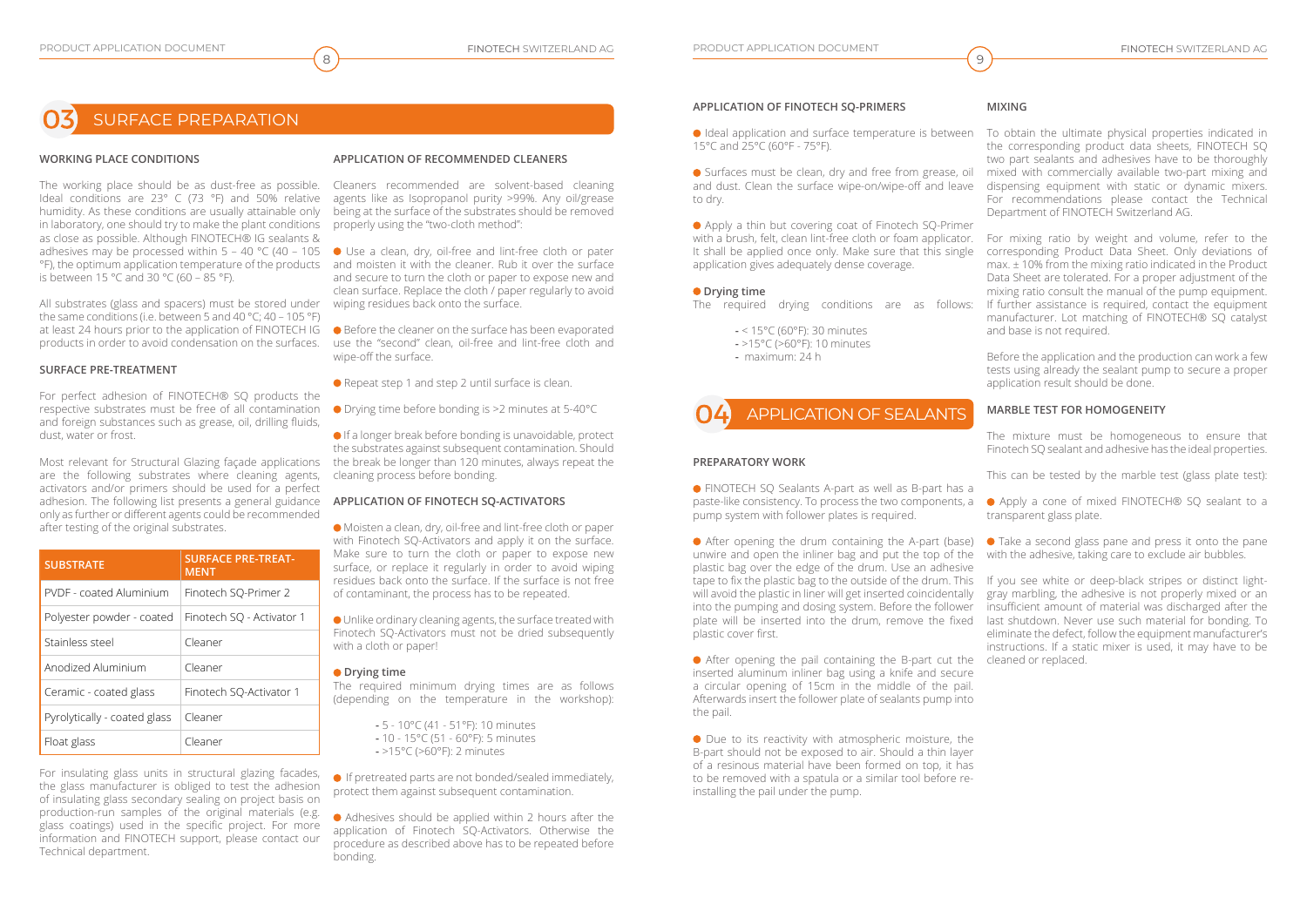Figure 2: Positive test = ideal mixing



Figure 3: Negative test = inadequate mixing



● Fold a paper or plastic foil along its center and open it again.

● Apply mixed FINOTECH® SQ sealant over the fold

### **BUTTERFLY TEST FOR HOMOGENEITY**

The butterfly test is an alternative to the marble test.

● Fold the foil again and press it so that the adhesive spreads out. Always press the foil in the direction perpendicular to the fold. Hint: a cartridge can be used to roll over the paper.

● Extrude 30 - 75 ml freshly mixed 2 part adhesive (purge mixer sufficiently) from the machine into a small plastic cup, e.g. made of polyethylene.

 Unfold the foil. The adhesive must have a homogeneous colour and must not show cured particles (wrinkles). If you see white or deep-black stripes or distinct light-grey marbling or wrinkles, the adhesive is not properly mixed, or an insufficient amount of material was discharged after the last shutdown. Never use such material for bonding. To eliminate the defect, follow the equipment manufacturer's instructions. If a static mixer is in use, it has to be cleaned or replaced.

● Start the timer. Then stir it briefly and vigorously with a wooden spatula.

Repeat this operation every 5 minutes.

 After an adequate curing time, double-check the mixing quality by cutting open the thicker centre section of the adhesive and check it for streaks, marbling and bubbles.

#### Figure 4: Apply the bead in the fold direction



Figure 5: Press the bead only in direction perpendicular to fold



Figure 6: Unfold the foil - Positive test = ideal mixing



Figure 7: Unfold the foil - Negative test = inadequate mixing



#### **POT LIFE (SNAP TIME) TESTING**

**Table 1:** Mixer-open times and alarm times of 2-part FINOTECH® SQ adhesives at 23 °C / 73 °F

Finotech SO adhesives must be applied evenly and free of air bubbles. Tooling of the joint should be carried out as soon as possible after adhesive application but not later than half the pot life (snap time) indicated in the product data sheet. It must be ensured that the joint is completely filled and that the joint dimensions correspond to the calculated values.

Figure 8: Material shows paste-like behavior:



Figure 9: Material shows rubber-like behavior: snap time is reached

Now everything is set properly for the application of Finotech SQ.

If the vigorous stirring is repeated too often, especially at the beginning of the test, the build-up of mechanical strength is disturbed and simulates a longer pot life. Above mentioned times significantly vary with different temperatures and must be verified by tests under actual conditions. If the alarm time is set too long cured rubber particles are visible in the extruded material.

### **APPLICATION**

The mixer open time, i.e. the time the material can remain in the mixer without flushing or extrusion of product is significantly shorter than the snap time (pot life) indicated in the Product Data Sheets. Because of this fact and in order to maintain a long lifetime of the static mixer, the alarm on the equipment has to be set to the values shown in the following table:

 The pot life or snap time is the time from extrusion of the adhesive until the point at which it no longer forms long strings (Figure 8) when the spatula is removed, but breaks off in short lengths (Figure 9). The measured value has to be in line with the During shutdown, it is recommended to purge the dispensing and mixing equipment with the Acomponent in order to retard sealant cure in the mixer. Usually, the necessary amount of A-part to purge corresponds to the threefold volume of the mixing system (for systems with a static mixer).

recommended values for quality control. Please be aware of the fact that the snap time strongly depends on the temperature of the material. Hand mixed material can have a longer snap time than mixtures from the static mixer. Alternatively, a freezer can be used for downtimes up to 24 hours (temperature of -40 °C / -40 °F or below). However, the reaction will not stop at -40 °C / -40 °F but will only be slowed down.

| PRODUCT                       | MIXER OPEN TIME     | AI ARM TIMF<br><b>EQUIPMENT</b> |
|-------------------------------|---------------------|---------------------------------|
| <b>FINOTECH</b><br>SILICONES  | APPROX. $7 - 9$ MIN | APPROX. 6 MIN                   |
| <b>FINOTECH</b><br>POLYSULFID | $APPROX. 5 - 7$ MIN | APPROX. 4 MIN                   |

During prolonged production breaks additional flushing with a cleaning agent is recommended. Cleaning the mixer by burning the silicone residues is not advisable.

When restarting production after shutdown, mixed sealants must be purged until obtaining a homogeneous mixture. Depending on the equipment, between 1 and 3 litres of FINOTECH SQ products are needed for that purpose if static mixers are used. The quality of the mixing and the correctness of the mixing ratio must be checked (butterfly or marble test, snake test, mixing ratio by weight.

Detergent or soap and water treatments are not recommended for tooling.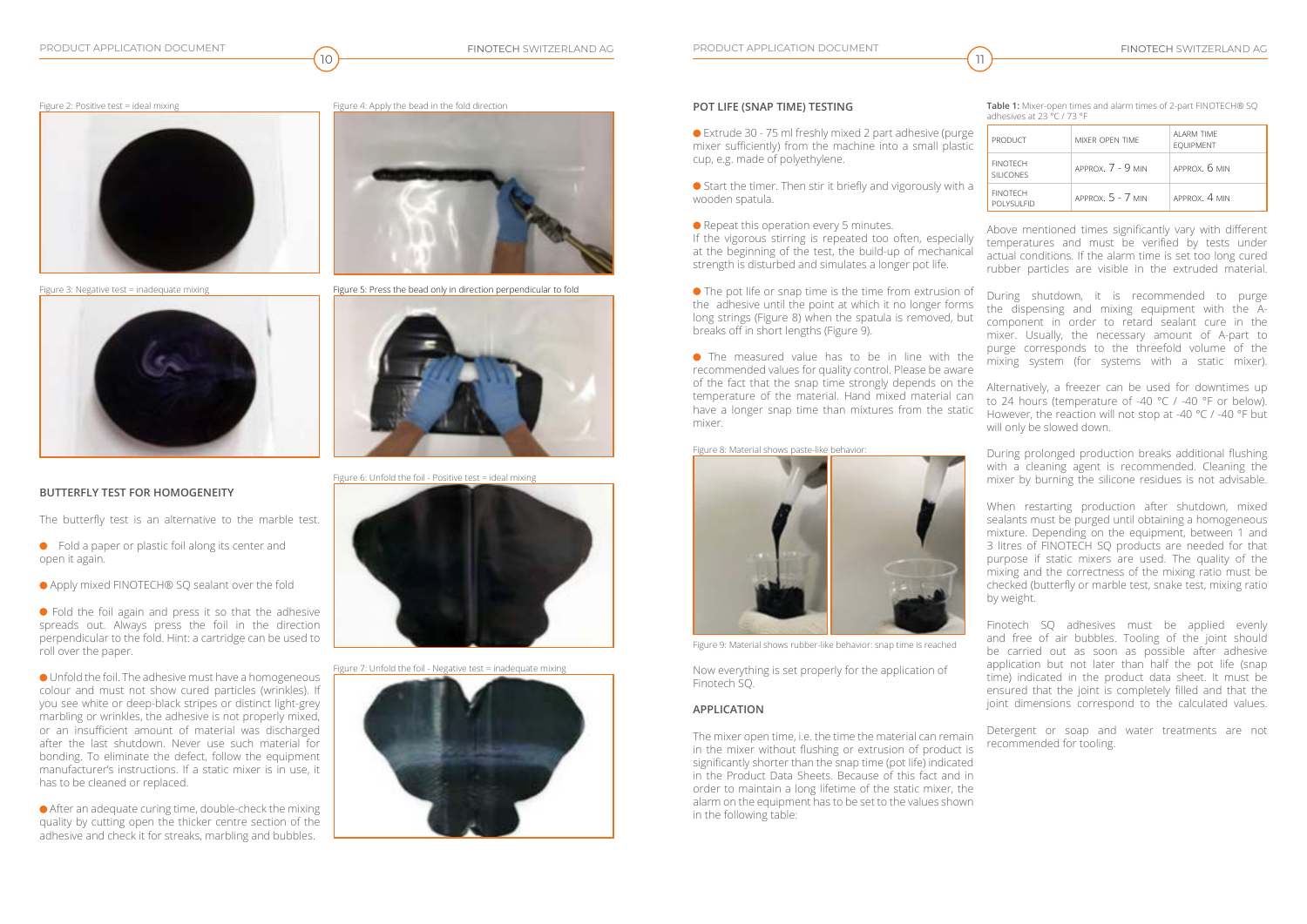#### **STORAGE AFTER BONDING**

After bonding any mechanical stress has to be avoided A sealants bead of at least 150mm of Finotech SQ should until the adhesive has built a certain strengths level allowing the sealants to accommodate movements.

| <b>DURATION</b> | <b>HANDLING ADVI-</b><br>SE FOR BONDED<br><b>ELEMENT</b>                 | <b>CHECK SEALANT</b>                                           |
|-----------------|--------------------------------------------------------------------------|----------------------------------------------------------------|
| 1 $DAY$         | STORE UNITS STRESS<br>FREE IN HORIZONTAL<br><b>POSITION</b>              | INITIAL CURING AND<br>ADHESION BUILD UP                        |
| 3 DAYS          | APPI Y DEAD LOAD<br>SUPPORT AND STORE<br>VERTICAL                        | <b>FURTHER STRENGTH</b><br>BUILD UP                            |
| 4 DAYS          | TRANSPORTAION OF<br>UNITS VERTICALLY<br>WITH DEAD LOAD<br><b>SUPPORT</b> | FURTHER STRENGTH<br>BUILD UP AND ADHE-<br><b>SION INCREASE</b> |
| $> 7$ DAYS      | INSTALL ATION OF<br><b>ACADE UNITS</b>                                   | ULTIMATE STRENGTH<br>AND ADHESION IS<br><b>REACHED</b>         |

The structurally glazed units must not be moved to the job site until the adhesive has fully cured and it can be demonstrated through quality control testing that the adhesive has achieved full adhesion.

Transportation of elements is possible earlier than stated in the table above if tensile adhesion tests on H-specimens kept under the same conditions as the bonded elements give a value of ≥0.7 N/mm2 and the failure mode is ≥95% cohesive.

Depending on the factory conditions and organization of the production process, different times for movement of bonded elements can be agreed upon. This requires an audit of the customer's production by the Technical Service Department of Finotech Switzerland.

# **TENSILE TEST EQUIPMENT**

A Roman Scale can be used to test sealant cure rate and adhesion. Pls. secure a proper curing time for the H-specimen before running this test.



 $\bullet$  If the bead cannot be detached from the substrate, cut through to the substrate with a knife while still pulling

● Repeat the process until 50% of the bead lengths has been tested

Storage after bonding should be always in horizontal 1-part : 72 h) an peel adhesion test should be arranged: position of the bonded element for a duration as to be seen in the following matrix. Depending on type of Cut with knife or glass scraper from one end of the sealant (1 part or 2 part) and if the bonded element is bead for about 30mm enjoying a dead load support at vertical storage, the transportation to site and the installation of the elements **. F**old back the loose end at an acute angle of 30°and try should be arranged after the time frame given as below: to pull the bead

### HANDLING OF BONDED **SUBSTRATES**

According to EOTA ETAG 002 the tensile strength at rupture should be a minimum of 0.70 MPa. A ratio of b/a of 10 (see Roman scale pic) translates the weight times 10 to the test specimen. This value corresponds to strength applied to the test specimen of 12  $*$  50  $*$  0.7 = 420 N and to a load of 42 kg. The weight load (4.2 kg) should be applied for 10 seconds and if no H-specimen rupture observed, increased by 0.5kg each step until the H piece ruptures. The final result should be noted in the QC logbook.

Pls. note to stop the bonding process if the 4.2 kg weight leads to cohesive or adhesive failure result and call Finotech Technical Service.

## **DEGLAZING**

Last check before bonded elements should be shipped and installed at the construction site is the deglazing of a few elements. The contractor should check in the beginning of a production cycle 1 of 10 panels and should be decreasing the deglazing frequency to 1 of 100 panels for each building project.

The purpose of deglazing is to check on adhesion, complete filling of the joint space, potential air bubbles due to mixing problems in the Sealant pump and the quality of the cure through process of the sealant. The process of deglazing is part of the production and QC staff training carried out during the SQM factory audit process.

#### **PEEL ADHESION TEST**

6

be extruded onto a clean and original used substrate and tailor the sealants to a uniform size of about 15 mm wide and 6mm height. After storage for curing (2-part : 24h /

CUSTOMER QC TESTS DURING

After 24 hours and 72 hours, respectively, the bead must not detach from the substrate during pull-



Picture 13: Peel adhesion test

#### **TENSILE ADHESION TESTS ON H-SPECIMENS**

H-test specimens with a joint dimension of 12 x 12 x 50 mm should be produced for the tensile test. For this purpose, use original materials that have been pretreated like on the production line and fill the Finotech SQ bubble free into a mold made out of PTFE as to be seen on the following pictures:







AND AFTER BONDING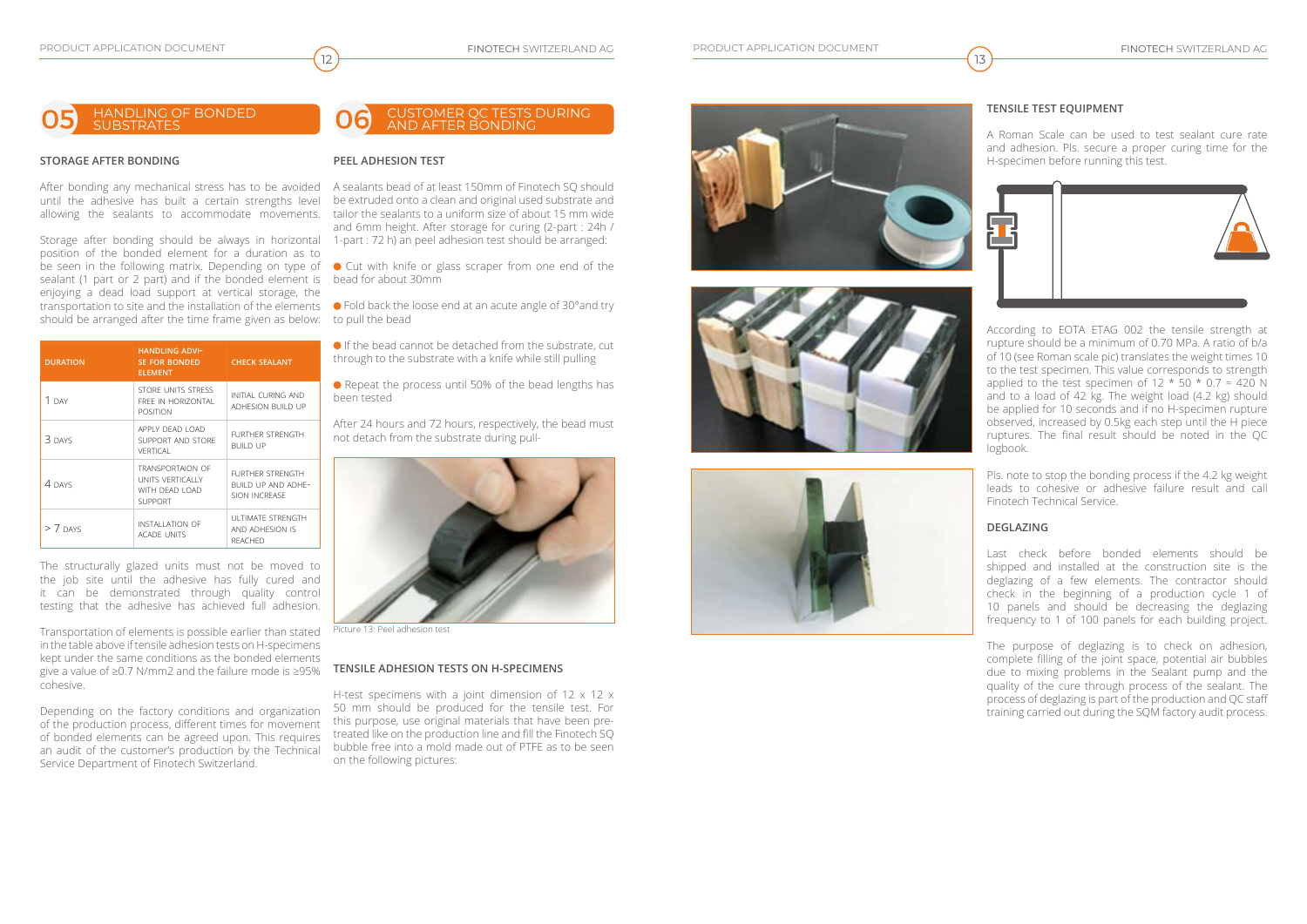### **SWISS QUALITY FACTORY AUDIT**

Quality never results randomly and beside a well described quality process and state of the art pumping and process equipment the constant training of the production and QC staff is mostly relevant for a zero-defect bonding process.

As part of the Swiss Quality Management program Finotech Switzerland offers to its regular customers an Audit and training program. Customer may apply for an audit sending an request to Technical Service@finotech.ch at any time.

The audit will be scheduled together with the customer and should leave enough time to go through the SQM process being installed at the customers side. Further an extensive training for the production and QC staff will follow. Updates on training will be offered using social media tools.

After a successful factory audit a Swiss Quality Certification will be given to the Finotech clients, being valid for 12 months only. Extension of the certificate can be given after constantly follow up trainings guided by Finotech Switzerland AG.

### **SWISS QUALITY MANAGEMENT**

This factory audit service is part of the Finotech Swiss Quality Management system confirmed with the SQ appreciations in the product names.

# SQM FACTORY AUDITS